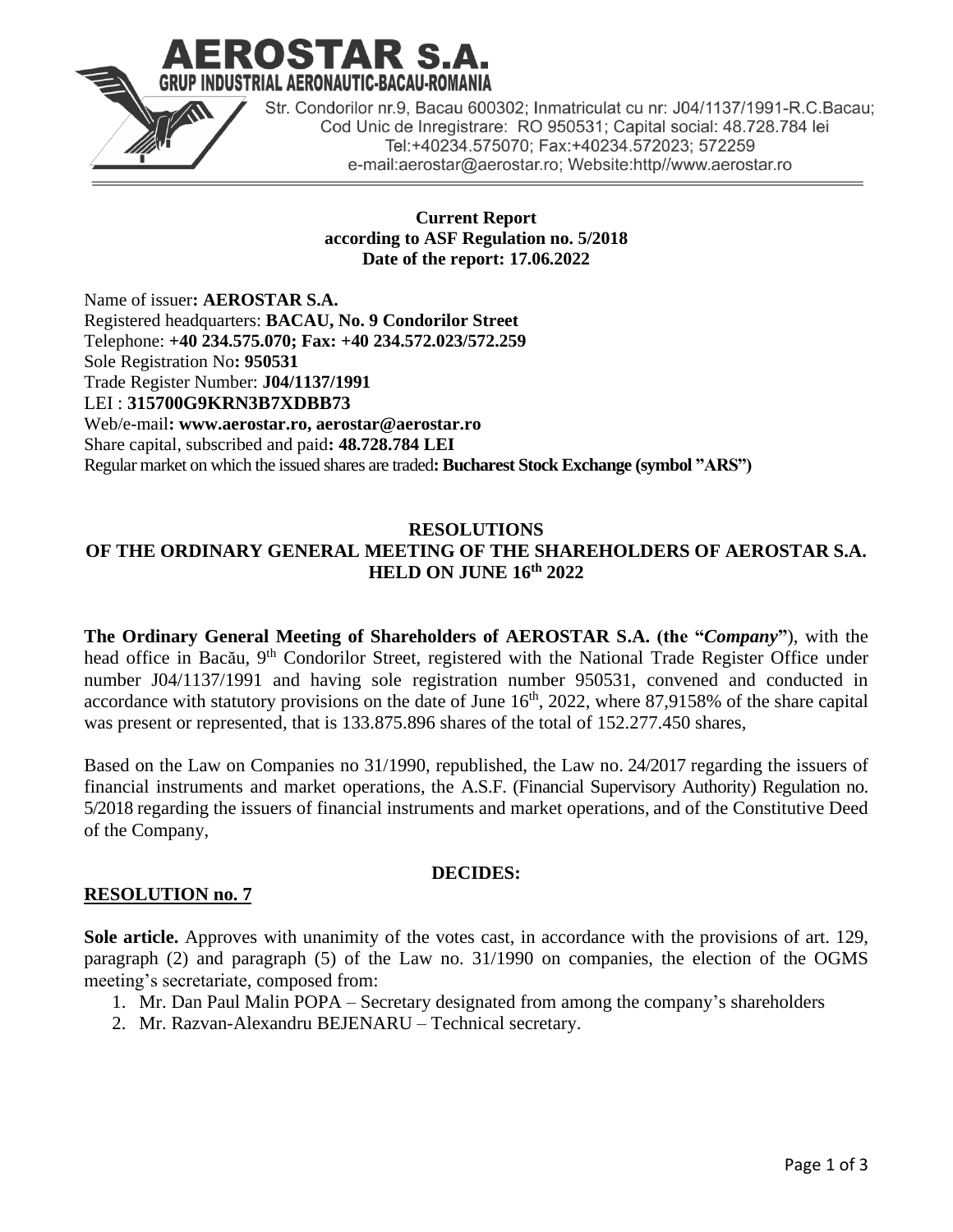#### **RESOLUTION no. 8**

**Article 1.** Approves with unanimity of the votes cast (secret voting) the extension of the mandate awarded to mr. Grigore HOROI as a member of the Audit Committee, appointed by the General Meeting of the Shareholders' Resolutions dated August  $13<sup>th</sup>$  2020, in accordance with art. 65 of the Act/Law no 162/2017 with reference to the statutory auditing of the annual financial statements and the consolidated annual financial statements, until **July 10th 2024**.

**Article 2.** Approves with unanimity of the votes cast (secret voting) the extension of the mandate awarded to mr. Mihai DEJU as a member of the Audit Committee, appointed by the General Meeting of the Shareholders' Resolutions dated August  $13<sup>th</sup>$  2020, in accordance with art. 65 of the Act/Law no 162/2017 with reference to the statutory auditing of the annual financial statements and the consolidated annual financial statements, until **July 10th 2024**.

**Article 3.** Approves with unanimity of the votes cast (secret voting) the extension of the mandate awarded to mr. Daniel BOTEZ as a member of the Audit Committee, appointed by the General Meeting of the Shareholders' Resolutions dated August 13<sup>th</sup> 2020, in accordance with art. 65 of the Act/Law no 162/2017 with reference to the statutory auditing of the annual financial statements and the consolidated annual financial statements, until **July 10th 2024**.

## **RESOLUTION no. 9**

**Sole Article.** Approves with unanimity of the votes cast (secret voting) the repeal of BDO Audit SRL's mandate as the company's Financial Auditor, appointed by the General Meeting of the Shareholders' Resolutions dated April 24th 2021, as a result of termination of the Financial Auditing Contract.

#### **RESOLUTION no. 10**

**Sole Article.** Approves with unanimity of the votes cast (secret voting) the appointment of AUDITEVAL CONSULTING S.R.L. as financial auditor and the conclusion of the financial audit contract with AUDITEVAL CONSULTING S.R.L. for a minimum period of 1 (one) year, with the possibility of extension by an Additional Act approved by the Board of Directors of the Company.

#### **RESOLUTION no. 11**

**Sole Article.** Approves with unanimity of the votes cast, to empower the President- General Director of the Company, Mr. eng. Grigore Filip, with the possibility of substitution, to:

a) sign on behalf of the Company and/or on behalf of the Company shareholders: the resolutions of the present Ordinary General Meeting of Shareholders, as well as all the documents prepared in the purpose to execute such resolutions, in relation to any natural or legal person, private or public; and

b) perform all the legal formalities for registration, opposability, execution and publication of the resolutions adopted.

#### **President of the Board of Directors - General Director, Grigore FILIP**